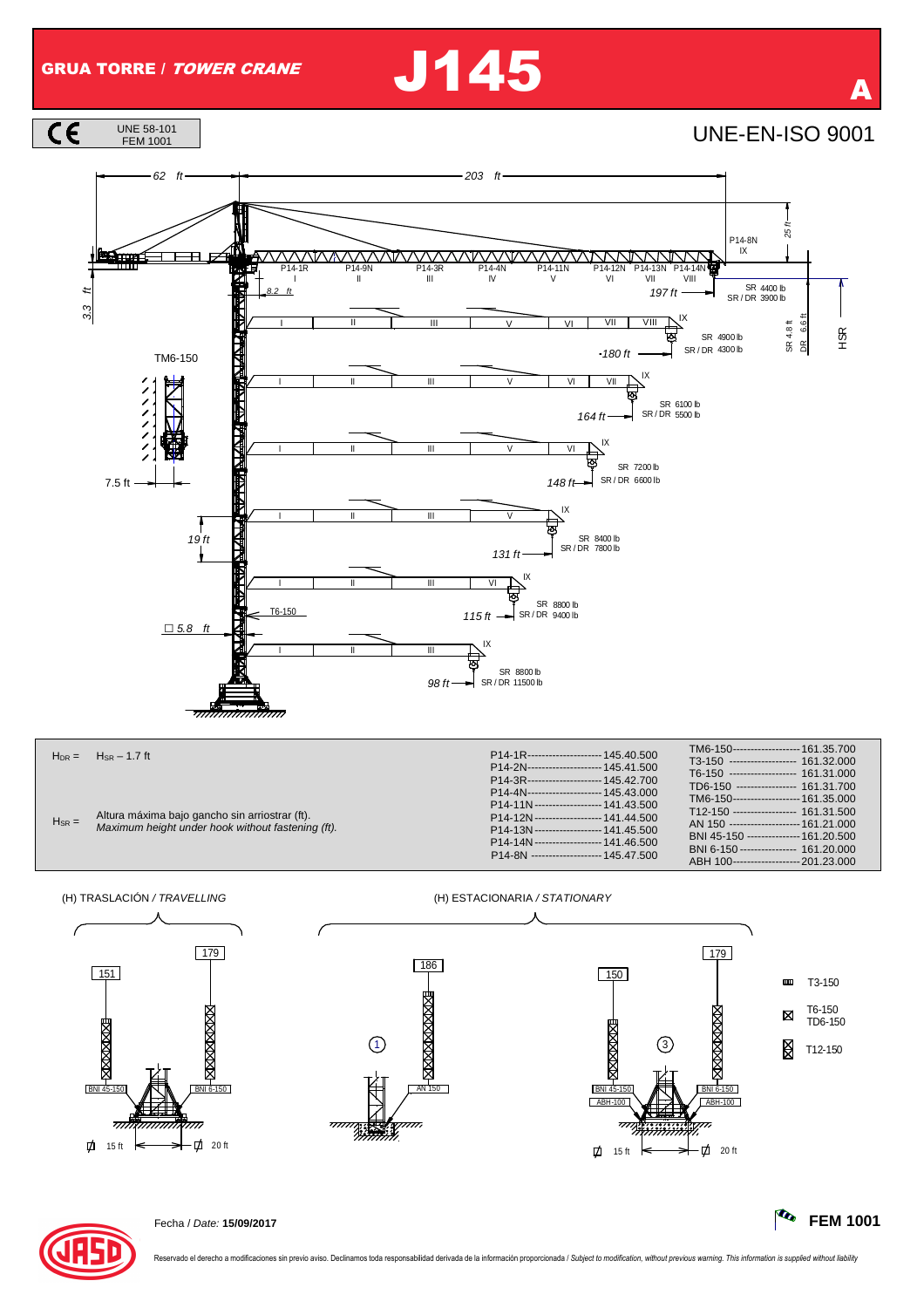| <b>J145.A</b><br><b>CARGAS / LOADS</b> |                      |                                                           |                                           |                        |                       |              |      |      |      |      |  |
|----------------------------------------|----------------------|-----------------------------------------------------------|-------------------------------------------|------------------------|-----------------------|--------------|------|------|------|------|--|
| لىها                                   | SR (lb)              | Cargas máximas / Maximum loads<br><b>SR-8800 lb</b>       |                                           |                        |                       |              |      |      |      |      |  |
| $\Box$                                 | 8800 lb              | Alcance del gancho [ft] / Hook reach [ft]                 |                                           |                        |                       |              |      |      |      |      |  |
| [ft]                                   | $@$ (ft)             | 98                                                        | 115                                       | 131                    | 148                   | 164          |      | 180  |      | 197  |  |
| 197                                    | 107                  | 8800                                                      | 8100                                      | 7000                   | 6100                  | 5400         |      | 4800 |      | 4400 |  |
| 180                                    | 107                  | 8800                                                      | 8200                                      | 7000                   | 2790                  |              | 5400 |      |      |      |  |
| 164                                    | 118                  | 8800                                                      | 8800                                      | 7800                   | 6200                  |              | 6100 |      |      |      |  |
| 148                                    | 123                  | 8800                                                      | 8800                                      | 8200                   | 7200                  |              |      |      |      |      |  |
| 131                                    | 125                  | 8800                                                      | 8800                                      | 8400                   |                       |              |      |      |      |      |  |
| 115                                    | 115                  | 8800                                                      | 8800                                      |                        |                       |              |      |      |      |      |  |
| 98                                     | 98                   | 8800                                                      |                                           |                        |                       |              |      |      |      |      |  |
| الحيا\ للها                            | SR / DR (kg)         | Cargas máximas / Maximum loads<br>SR/DR - 8800 / 17600 lb |                                           |                        |                       |              |      |      |      |      |  |
| $\overline{\mathbb{Z}}$                | 8800 / 17600 lb      |                                                           | Alcance del gancho [ft] / Hook reach [ft] |                        |                       |              |      |      |      |      |  |
| [ft]                                   | $@$ (ft)             | 66                                                        | 82                                        | 98                     | 115                   | 131<br>148   |      | 164  | 180  | 197  |  |
| 197                                    | $100$ <sub>/54</sub> | $8800$ <sub>/14200</sub>                                  | 8800/11100                                | 8800 <sub>/9000</sub>  | 7500                  | 6400         | 5500 | 4900 | 4300 | 3900 |  |
| 180                                    | $100^{154}$          | $\frac{8800}{14200}$                                      | $\frac{8800}{11100}$                      | $8800$<br>$-9000$      | 7500                  | 6400<br>5600 |      | 4900 | 4300 |      |  |
| 164                                    | $111$ <sub>/59</sub> | $\frac{8800}{15900}$                                      | $8800$ <sub>/12400</sub>                  | $\frac{8800}{10100}$   | 8500                  | 7200<br>6300 |      | 5500 |      |      |  |
| 148                                    | $116$ <sub>/62</sub> | 8800/16600                                                | 8800/13000                                | $\frac{8800}{10600}$   | 8800 <sub>/8900</sub> | 7600<br>6600 |      |      |      |      |  |
| 131                                    | $118$ <sub>/64</sub> | $8800$ <sub>/17000</sub>                                  | 8800/13300                                | 8800/10900             | 8800 <sub>/9100</sub> | 7800         |      |      |      |      |  |
| 115                                    | $115$ <sub>/65</sub> | 8800 <sub>/17400</sub>                                    | 8800 <sub>/13700</sub>                    | 8800 <sub>/11200</sub> | 8800 <sub>/9400</sub> |              |      |      |      |      |  |

| <b>J145.A</b><br><b>CARACTERISTICAS DE MECANISMOS / MECHANISMS FEATURES</b> |                                                                                                                                                  |                                                                                         |                                                                                                                                                     |                             |                                                                                         |                                  |                               |  |
|-----------------------------------------------------------------------------|--------------------------------------------------------------------------------------------------------------------------------------------------|-----------------------------------------------------------------------------------------|-----------------------------------------------------------------------------------------------------------------------------------------------------|-----------------------------|-----------------------------------------------------------------------------------------|----------------------------------|-------------------------------|--|
| *opcional                                                                   |                                                                                                                                                  | داد                                                                                     | روا جي                                                                                                                                              |                             |                                                                                         |                                  |                               |  |
| *optional                                                                   | <b>EC3360VF</b><br>24.3 kW                                                                                                                       | *EC4880<br>42,4 kW                                                                      | *EC60100VF<br>44.1 kW                                                                                                                               | <b>TG2020VF</b><br>2x7,3 kW | <b>OG1508VF</b><br>2x5,5 kW                                                             | <b>TC465VF</b><br>3 kW           | <b>TH1506</b><br><b>11 kW</b> |  |
| b c<br>m/min                                                                | 8800 lb --- 098 ft/min.<br>8800<br>4400 lb --- 0 197 ft/min.<br>7700<br>Ib 6600<br>5500<br>4400<br>98<br>131<br>164<br>197<br>ft/min             | 44100 lb - 262 ft/min<br>88200 lb - 131 ft/min<br>88200 lb - 33 ft/min                  | 8800<br>8800 lb --- 0 164 ft/min.<br>4400 lb --- 0328 ft/min.<br>7700<br>6600<br>5500<br>4400<br>197<br>230<br>262<br>295 328<br>164<br>ft/min      | 066<br>ft/min               | 00,8<br>r/min<br>sl/min                                                                 | 049<br>49105<br>108213<br>ft/min | 3 ft/min                      |  |
| $\oint_C$<br>h<br>m/min                                                     | 17600-<br>17600 lb --- 049 ft/min.<br>8800 lb --- 0 98 ft/min.<br>15400<br>13200<br><b>Ib</b><br>11000<br>8800<br>82<br>49<br>66<br>98<br>ft/min | 88200 lb - 131 ft/min $\int_{1b}^{1}$<br>176400 lb - 66 ft/min<br>176400 lb - 16 ft/min | 17700<br>17700 lb --- 082 ft/min.<br>8800 lb --- 0 164 ft/min.<br>15400<br>13200<br>11000<br>8800<br>82<br>98<br>115<br>131<br>148<br>164<br>ft/min | lg<br>480V<br>60Hz          | EC3360VF: AMPERAGE = 66 A<br>EC4880: AMPERAGE = $86 A$<br>$EC60100VF$ : AMPERAGE = 95 A |                                  |                               |  |
| <b>NVVVVIVVV</b><br>SR 1050 ft<br>$H \leq$<br>DR 560 ft<br>Н                |                                                                                                                                                  | $H \leq$                                                                                | <b>SR</b><br>1750 ft<br>℡<br>$\mathbf{R}$<br><b>DR</b><br>876 ft                                                                                    |                             |                                                                                         |                                  | ۰H                            |  |

8800<sub>/11500</sub>

 $\left| \begin{array}{c|c} \hline \end{array} \right|$   $\left| \begin{array}{c|c} \hline \end{array} \right|$   $\left| \begin{array}{c|c} \hline \end{array} \right|$   $\left| \begin{array}{c|c} \hline \end{array} \right|$   $\left| \begin{array}{c|c} \hline \end{array} \right|$   $\left| \begin{array}{c|c} \hline \end{array} \right|$ 



**98** 98/66

8800<sub>/17600</sub>

8800 /14000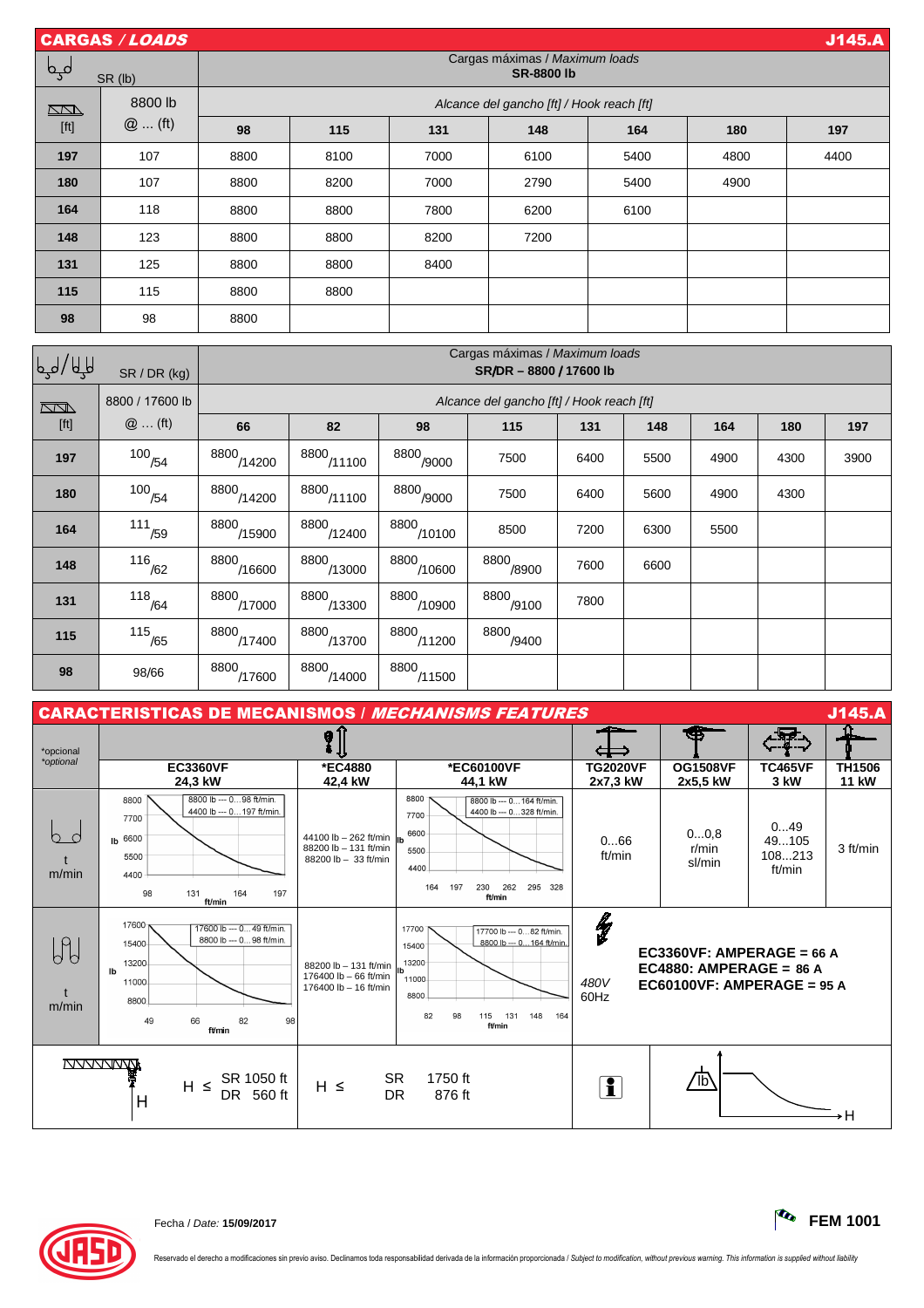| <b>LISTA DE EMBARQUE / PACKING LIST</b>                                                                                                                                     |                                 |                                                   |                                                                     |                                                             |                                                             | J145.A                                                           |
|-----------------------------------------------------------------------------------------------------------------------------------------------------------------------------|---------------------------------|---------------------------------------------------|---------------------------------------------------------------------|-------------------------------------------------------------|-------------------------------------------------------------|------------------------------------------------------------------|
| <b>DENOMINACIÓN / DENOMINATION</b>                                                                                                                                          |                                 |                                                   | $L$ [ft]                                                            | A [ft]                                                      | $H$ [ft]                                                    | P/W<br>[Ib]                                                      |
| Torre inferior / Lower tower<br>TI6-90                                                                                                                                      |                                 |                                                   | 20.3                                                                | 7.2                                                         | 7.2                                                         | 7790                                                             |
| T6-150<br>TD6-150<br>Torre /Tower<br>T3-150<br>T12-150                                                                                                                      |                                 | н<br>$\mathsf{A}$                                 | 20.3<br>20.3<br>10.7<br>39.4                                        | 6.1<br>6.1<br>6.1<br>6.1                                    | 6.1<br>6.1<br>6.1<br>6.1                                    | 6080<br>6460<br>3420<br>11420                                    |
| Torre asiento pista + base punta de torre + orientación<br>Slewing table + tower head base + slewing mechanism                                                              |                                 | A                                                 | 14.9                                                                | 6.9                                                         | 6.7                                                         | 11520                                                            |
| Punta de torre / Tower head                                                                                                                                                 |                                 |                                                   | 25.1                                                                | 4.0                                                         | 5.0                                                         | 3110                                                             |
| Conjunto asiento pista, punta de torre, orientación<br>Slewing table assembl +, tower head + slewing                                                                        |                                 | Q I<br>la                                         | 36.1                                                                | 6.9                                                         | 6.7                                                         | 16760                                                            |
| $P14-1R (I)$<br>P14-2N (II)<br>P14-3R (III)<br>P14-4N (IV)<br>Tramo de pluma<br>P14-11N(V)<br>Jib section<br>P14-12N (VI)<br>P14-13N (VII)<br>P14-14N (VIII)<br>P14-8N (IX) | Ш                               | IV<br>VII<br>VIII<br><u>MWWWWWWWWWWWWWWWW</u>     | 28.4<br>33.3<br>33.3<br>17.3<br>33.3<br>17.2<br>17.2<br>17.2<br>6.9 | 4.5<br>4.0<br>4.0<br>4.0<br>4.0<br>4.0<br>4.0<br>4.0<br>4.5 | 5.8<br>5.3<br>5.3<br>5.3<br>5.3<br>5.0<br>5.0<br>5.0<br>5.7 | 2270<br>2540<br>2490<br>1090<br>1720<br>780<br>670<br>600<br>430 |
| Polipasto / Hook assembly                                                                                                                                                   | <b>SR</b><br>DR                 | ▌▝▎                                               | 3.2<br>3.4                                                          | 1.0<br>1.1                                                  | 3.5<br>5.3                                                  | 420<br>770                                                       |
| Tirante sostén pluma / Jib support                                                                                                                                          | Largo / Long /<br>Corto / Short | 眼                                                 | 17.4<br>16.1                                                        | 2.3<br>1.5                                                  | 5.7<br>5.7                                                  | 2270<br>980                                                      |
| Carro / Trolley                                                                                                                                                             | SR<br>DR                        | 缸<br>A<br>I                                       | 5.2<br>4.3                                                          | 7.9<br>7.8                                                  | 5.1<br>5.1                                                  | 570<br>770                                                       |
| Contrapluma con plataformas / Counterjib with platforms                                                                                                                     |                                 |                                                   | 38.7                                                                | 9.8                                                         | 1.6                                                         | 5510                                                             |
| Prolongación contrapluma con plataforma / Counterjib extension with platform                                                                                                |                                 |                                                   | 9.0                                                                 | 7.5                                                         | 1.6                                                         | 1800                                                             |
| Soporte y elevación / Support and hoisting                                                                                                                                  |                                 | <b>EC3360VF</b><br>圃<br>面目<br>EC4880<br>EC60100VF | 8.7<br>8.7<br>8.7                                                   | 7.6<br>7.6<br>7.6                                           | 5.7<br>5.7<br>5.7                                           | 4760<br>5470<br>5790                                             |
| Plataforma y cabina / Platform and cabin                                                                                                                                    |                                 | 盟<br><b>HELL</b><br>$-A$<br>$-1-$                 | 12.3                                                                | 6.7                                                         | 7.9                                                         | 2820                                                             |
| Lastre / Ballast                                                                                                                                                            |                                 | $+$ $^{\circ}$                                    | 12.5                                                                | 1.9                                                         | 4.9                                                         | 13230                                                            |
| Estructura torre de montaje / Jacking cage structure                                                                                                                        | TM 6-150                        | 革                                                 | 33.9                                                                | 7.9                                                         | 7.8                                                         | 7720                                                             |

| <b>LASTRES INFERIORES / LOWER BALLASTS</b><br>J145.A |                                        |        |        |     |        |     |        |  |
|------------------------------------------------------|----------------------------------------|--------|--------|-----|--------|-----|--------|--|
| <b>BNI 45-150</b>                                    | H(f <sub>t</sub> )<br>102<br>131<br>64 |        |        | 151 |        |     |        |  |
|                                                      | $P$ (lb)                               | 05800  | 132300 |     | 158700 |     | 211600 |  |
| <b>BNI 6-150</b>                                     | H(ft)                                  | 140    |        | 160 |        | 179 |        |  |
|                                                      | $P$ (lb)                               | 105800 |        |     | 158700 |     | 211600 |  |

H: Altura bajo gancho / Height under hook<br>Para alturas intermedias tomar el lastre correspondiente a la altura superior */ For intermediate heights take the ballast corresponding to the higher heigh*t